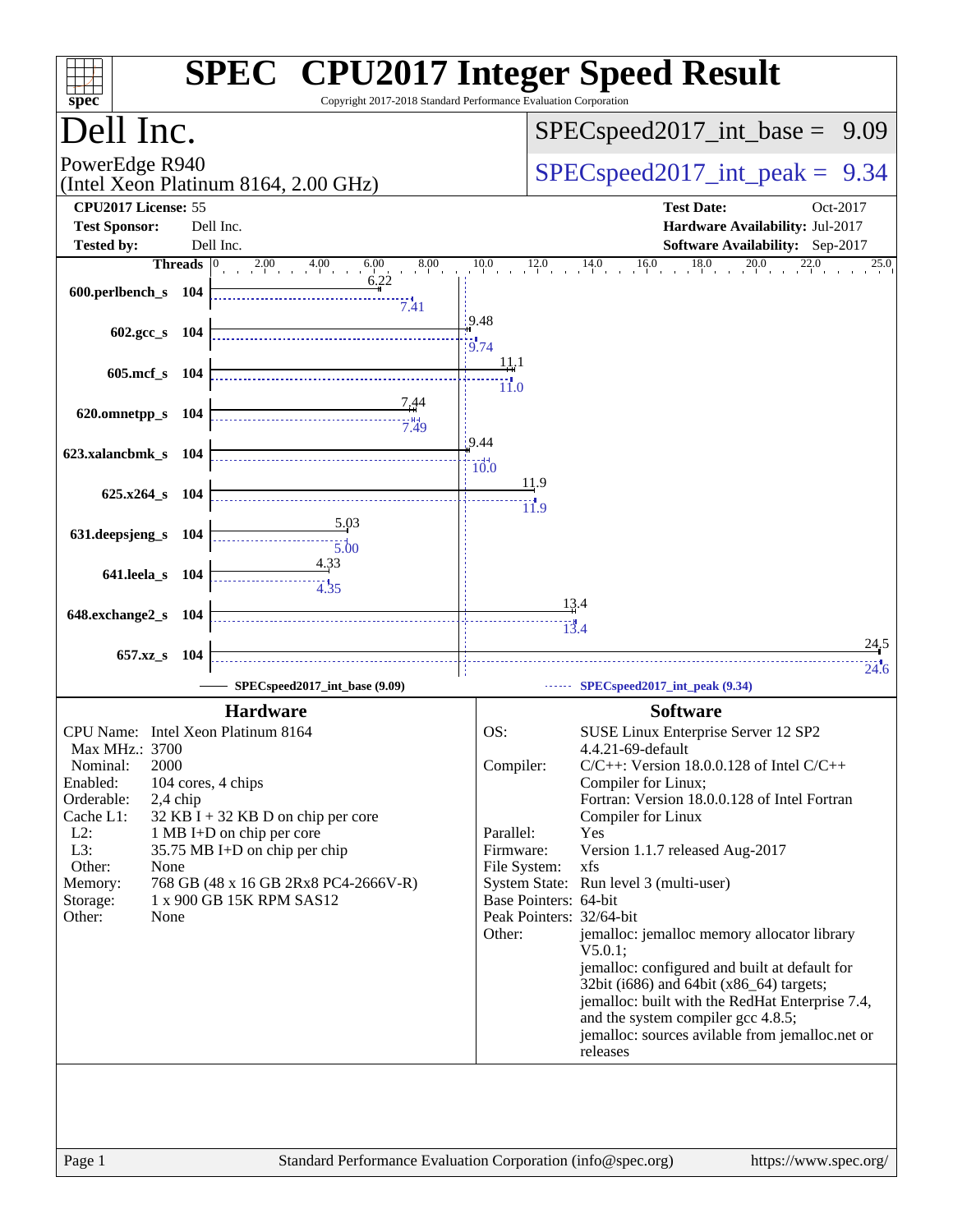#### $\pm\pm\prime$ **[spec](http://www.spec.org/)**

# **[SPEC CPU2017 Integer Speed Result](http://www.spec.org/auto/cpu2017/Docs/result-fields.html#SPECCPU2017IntegerSpeedResult)**

Copyright 2017-2018 Standard Performance Evaluation Corporation

## Dell Inc.

#### $SPECspeed2017\_int\_base = 9.09$

(Intel Xeon Platinum 8164, 2.00 GHz) PowerEdge R940<br>  $SPEC speed2017$  int peak = 9.34

**[Tested by:](http://www.spec.org/auto/cpu2017/Docs/result-fields.html#Testedby)** Dell Inc. **[Software Availability:](http://www.spec.org/auto/cpu2017/Docs/result-fields.html#SoftwareAvailability)** Sep-2017

**[CPU2017 License:](http://www.spec.org/auto/cpu2017/Docs/result-fields.html#CPU2017License)** 55 **[Test Date:](http://www.spec.org/auto/cpu2017/Docs/result-fields.html#TestDate)** Oct-2017 **[Test Sponsor:](http://www.spec.org/auto/cpu2017/Docs/result-fields.html#TestSponsor)** Dell Inc. **[Hardware Availability:](http://www.spec.org/auto/cpu2017/Docs/result-fields.html#HardwareAvailability)** Jul-2017

#### **[Results Table](http://www.spec.org/auto/cpu2017/Docs/result-fields.html#ResultsTable)**

|                                     | <b>Base</b>    |                |       |                | <b>Peak</b> |                |             |                |                |              |                |              |                |              |
|-------------------------------------|----------------|----------------|-------|----------------|-------------|----------------|-------------|----------------|----------------|--------------|----------------|--------------|----------------|--------------|
| <b>Benchmark</b>                    | <b>Threads</b> | <b>Seconds</b> | Ratio | <b>Seconds</b> | Ratio       | <b>Seconds</b> | Ratio       | <b>Threads</b> | <b>Seconds</b> | <b>Ratio</b> | <b>Seconds</b> | <b>Ratio</b> | <b>Seconds</b> | <b>Ratio</b> |
| 600.perlbench s                     | 104            | 289            | 6.14  | 285            | 6.22        | 285            | 6.24        | 104            | 240            | 7.39         | 239            | 7.42         | 240            | 7.41         |
| $602 \text{.} \text{gcc}\text{.}$ s | 104            | 419            | 9.51  | 420            | 9.48        | 423            | 9.41        | 104            | 411            | 9.70         | <u>409</u>     | 9.74         | 408            | 9.76         |
| $605$ .mcf s                        | 104            | 435            | 10.9  | 424            | 11.1        | 427            | <b>11.1</b> | 104            | 428            | <b>11.0</b>  | 427            | 11.1         | 429            | 1.0          |
| 620.omnetpp_s                       | 104            | 216            | 7.54  | 224            | 7.29        | 219            | 7.44        | 104            | 221            | 7.38         | 213            | 7.64         | 218            | 7.49         |
| 623.xalancbmk s                     | 104            | 151            | 9.38  | 150            | 9.44        | 149            | 9.50        | 104            | 141            | 10.0         | 141            | 10.0         | 139            | 10.2         |
| 625.x264 s                          | 104            | 149            | 11.9  | 149            | 11.9        | 149            | 11.9        | 104            | 148            | <b>11.9</b>  | 148            | 11.9         | 148            | 1.9          |
| $631.$ deepsjeng $s$                | 104            | 285            | 5.03  | 286            | 5.02        | 285            | 5.03        | 104            | 287            | 5.00         | 287            | 5.00         | 287            | 5.00         |
| 641.leela s                         | 104            | 394            | 4.33  | 394            | 4.33        | 394            | 4.33        | 104            | 392            | 4.35         | 395            | 4.32         | 392            | 4.35         |
| 648.exchange2 s                     | 104            | 222            | 13.3  | 220            | 13.4        | 220            | 13.4        | 104            | 220            | 13.4         | 221            | 13.3         | 220            | 13.4         |
| $657.xz$ s                          | 104            | 252            | 24.5  | 252            | 24.5        | 252            | 24.5        | 104            | 252            | 24.6         | 251            | 24.6         | 252            | 24.5         |
| $SPECspeed2017$ int base =<br>9.09  |                |                |       |                |             |                |             |                |                |              |                |              |                |              |

**[SPECspeed2017\\_int\\_peak =](http://www.spec.org/auto/cpu2017/Docs/result-fields.html#SPECspeed2017intpeak) 9.34**

Results appear in the [order in which they were run.](http://www.spec.org/auto/cpu2017/Docs/result-fields.html#RunOrder) Bold underlined text [indicates a median measurement](http://www.spec.org/auto/cpu2017/Docs/result-fields.html#Median).

#### **[Operating System Notes](http://www.spec.org/auto/cpu2017/Docs/result-fields.html#OperatingSystemNotes)**

Stack size set to unlimited using "ulimit -s unlimited"

#### **[General Notes](http://www.spec.org/auto/cpu2017/Docs/result-fields.html#GeneralNotes)**

Environment variables set by runcpu before the start of the run: KMP\_AFFINITY = "granularity=fine,scatter" LD\_LIBRARY\_PATH = "/home/cpu2017/lib/ia32:/home/cpu2017/lib/intel64:/home/cpu2017/je5.0.1-32:/home/cpu2017/je5.0.1-64" OMP\_STACKSIZE = "192M"

 Binaries compiled on a system with 1x Intel Core i7-4790 CPU + 32GB RAM memory using Redhat Enterprise Linux 7.4 Transparent Huge Pages enabled by default Prior to runcpu invocation Filesystem page cache synced and cleared with: sync; echo 3> /proc/sys/vm/drop\_caches

#### **[Platform Notes](http://www.spec.org/auto/cpu2017/Docs/result-fields.html#PlatformNotes)**

 BIOS settings: Logical Processor Disabled Virtualization Technology Disabled Sub NUMA Cluster Disabled System Profile set to Custom CPU Performance set to Maximum Performance C1E Disabled C States set to Autonomous Uncore Frequency set to Dynamic

**(Continued on next page)**

Page 2 Standard Performance Evaluation Corporation [\(info@spec.org\)](mailto:info@spec.org) <https://www.spec.org/>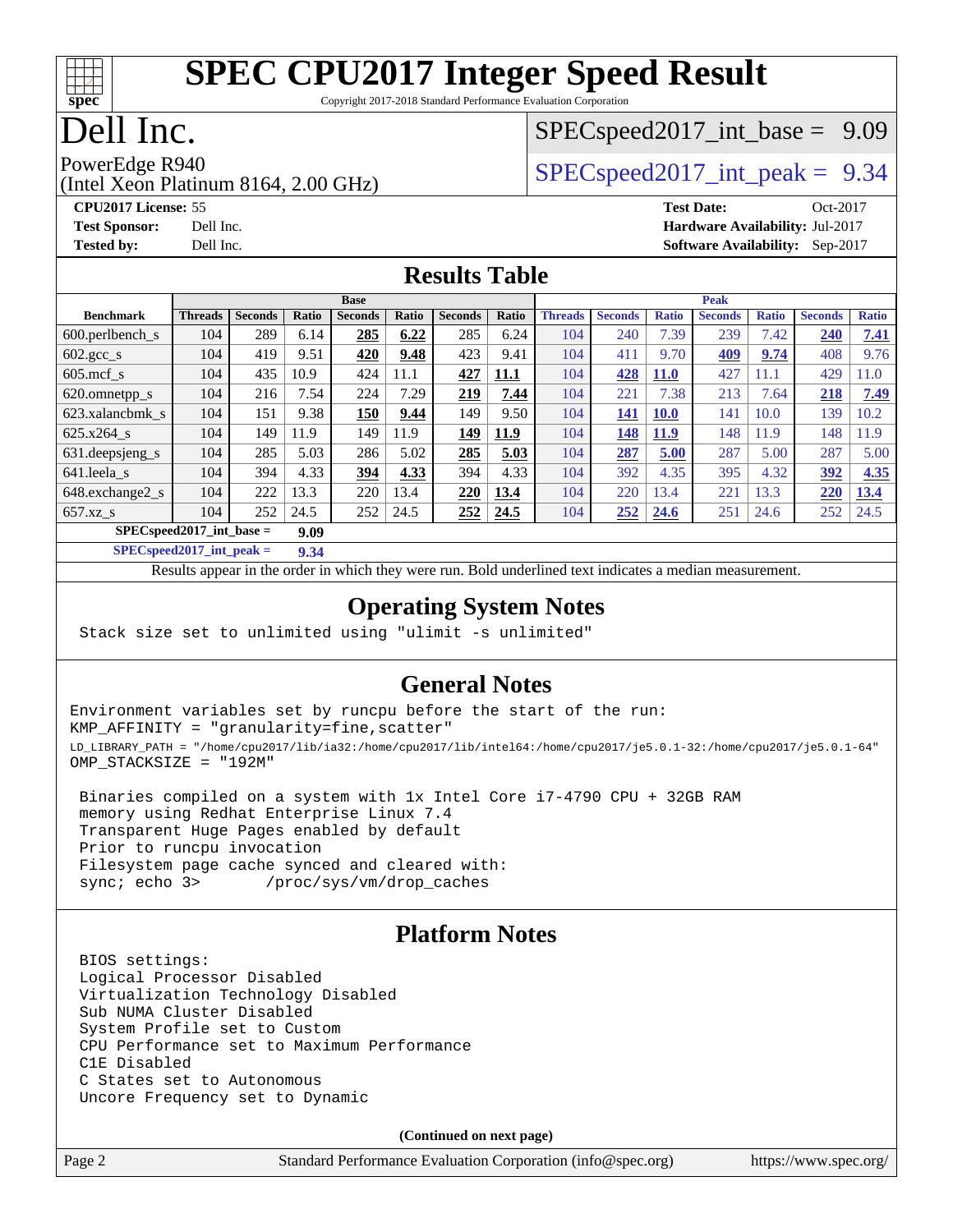#### **[SPEC CPU2017 Integer Speed Result](http://www.spec.org/auto/cpu2017/Docs/result-fields.html#SPECCPU2017IntegerSpeedResult)** Copyright 2017-2018 Standard Performance Evaluation Corporation

# Dell Inc.

**[spec](http://www.spec.org/)**

 $+\,$ H

 $SPECspeed2017\_int\_base = 9.09$ 

(Intel Xeon Platinum 8164, 2.00 GHz)

PowerEdge R940  $SPEC speed2017$  int peak = 9.34

**[CPU2017 License:](http://www.spec.org/auto/cpu2017/Docs/result-fields.html#CPU2017License)** 55 **[Test Date:](http://www.spec.org/auto/cpu2017/Docs/result-fields.html#TestDate)** Oct-2017 **[Test Sponsor:](http://www.spec.org/auto/cpu2017/Docs/result-fields.html#TestSponsor)** Dell Inc. **[Hardware Availability:](http://www.spec.org/auto/cpu2017/Docs/result-fields.html#HardwareAvailability)** Jul-2017 **[Tested by:](http://www.spec.org/auto/cpu2017/Docs/result-fields.html#Testedby)** Dell Inc. **[Software Availability:](http://www.spec.org/auto/cpu2017/Docs/result-fields.html#SoftwareAvailability)** Sep-2017

#### **[Platform Notes \(Continued\)](http://www.spec.org/auto/cpu2017/Docs/result-fields.html#PlatformNotes)**

Page 3 Standard Performance Evaluation Corporation [\(info@spec.org\)](mailto:info@spec.org) <https://www.spec.org/> Memory Patrol Scrub Disabled Energy Efficiency Policy set to Performance CPU Interconnect Bus Link Power Management Disabled PCI ASPM L1 Link Power Management Disabled Sysinfo program /home/cpu2017/bin/sysinfo Rev: r5797 of 2017-06-14 96c45e4568ad54c135fd618bcc091c0f running on linux-92x1 Sat Oct 14 20:16:03 2017 SUT (System Under Test) info as seen by some common utilities. For more information on this section, see <https://www.spec.org/cpu2017/Docs/config.html#sysinfo> From /proc/cpuinfo model name : Intel(R) Xeon(R) Platinum 8164 CPU @ 2.00GHz 4 "physical id"s (chips) 104 "processors" cores, siblings (Caution: counting these is hw and system dependent. The following excerpts from /proc/cpuinfo might not be reliable. Use with caution.) cpu cores : 26 siblings : 26 physical 0: cores 0 1 2 3 4 5 6 8 9 10 11 12 13 16 17 18 19 20 21 22 24 25 26 27 28 29 physical 1: cores 0 1 2 3 4 5 6 8 9 10 11 12 13 16 17 18 19 20 21 22 24 25 26 27 28 29 physical 2: cores 0 1 2 3 4 5 6 8 9 10 11 12 13 16 17 18 19 20 21 22 24 25 26 27 28 29 physical 3: cores 0 1 2 3 4 5 6 8 9 10 11 12 13 16 17 18 19 20 21 22 24 25 26 27 28 29 From lscpu: Architecture: x86\_64 CPU op-mode(s): 32-bit, 64-bit Byte Order: Little Endian CPU(s): 104 On-line CPU(s) list: 0-103 Thread(s) per core: 1 Core(s) per socket: 26 Socket(s): 4 NUMA node(s): 4 Vendor ID: GenuineIntel CPU family: 6 Model: 85 Model name: Intel(R) Xeon(R) Platinum 8164 CPU @ 2.00GHz Stepping: 4 CPU MHz: 1995.307 BogoMIPS: 3990.61 Virtualization: VT-x **(Continued on next page)**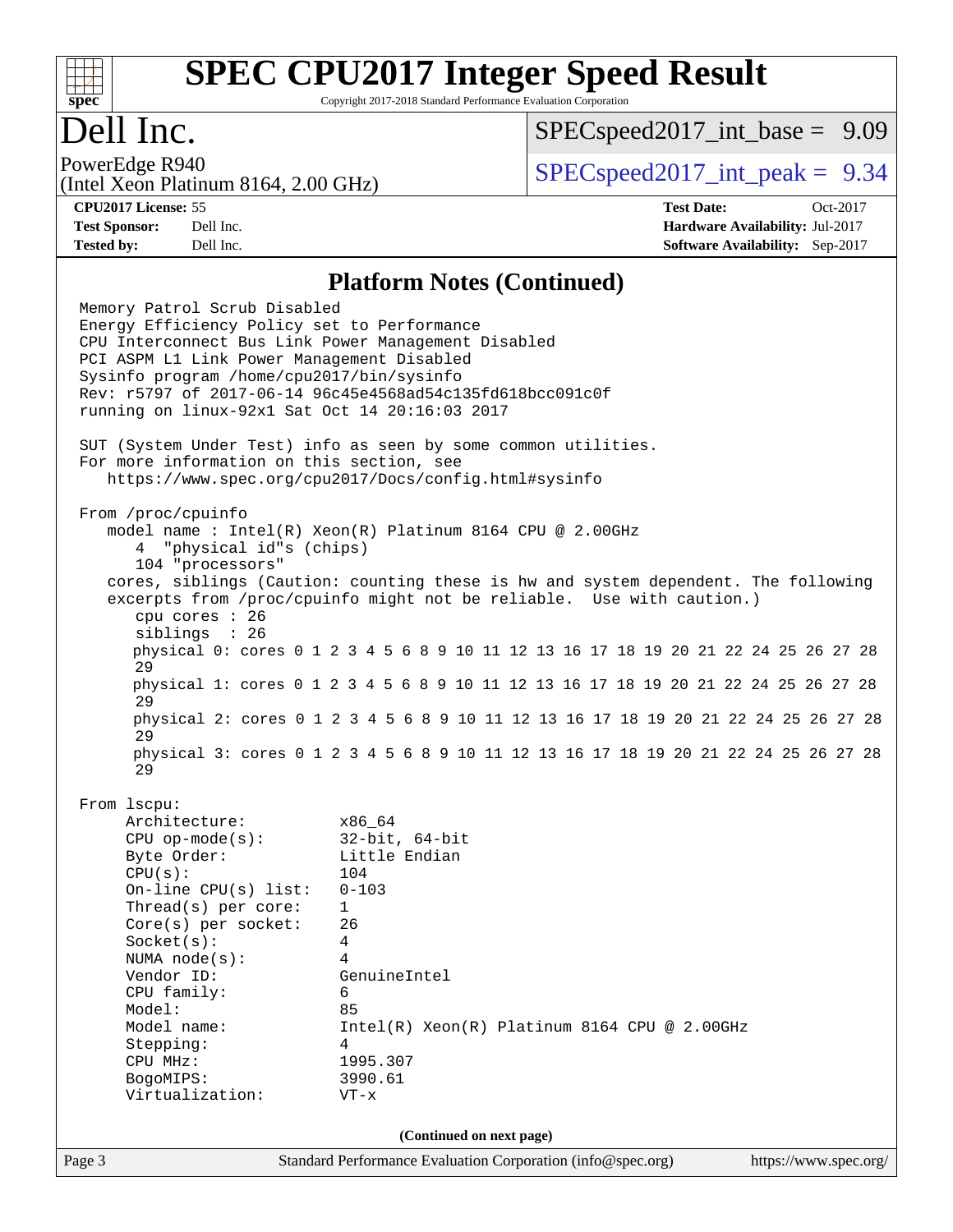#### $+\ +$ **[spec](http://www.spec.org/)**

# **[SPEC CPU2017 Integer Speed Result](http://www.spec.org/auto/cpu2017/Docs/result-fields.html#SPECCPU2017IntegerSpeedResult)**

Copyright 2017-2018 Standard Performance Evaluation Corporation

## Dell Inc.

 $SPECspeed2017\_int\_base = 9.09$ 

(Intel Xeon Platinum 8164, 2.00 GHz)

PowerEdge R940  $SPEC speed2017$  int peak = 9.34

**[CPU2017 License:](http://www.spec.org/auto/cpu2017/Docs/result-fields.html#CPU2017License)** 55 **[Test Date:](http://www.spec.org/auto/cpu2017/Docs/result-fields.html#TestDate)** Oct-2017 **[Test Sponsor:](http://www.spec.org/auto/cpu2017/Docs/result-fields.html#TestSponsor)** Dell Inc. **[Hardware Availability:](http://www.spec.org/auto/cpu2017/Docs/result-fields.html#HardwareAvailability)** Jul-2017 **[Tested by:](http://www.spec.org/auto/cpu2017/Docs/result-fields.html#Testedby)** Dell Inc. **[Software Availability:](http://www.spec.org/auto/cpu2017/Docs/result-fields.html#SoftwareAvailability)** Sep-2017

#### **[Platform Notes \(Continued\)](http://www.spec.org/auto/cpu2017/Docs/result-fields.html#PlatformNotes)**

Page 4 Standard Performance Evaluation Corporation [\(info@spec.org\)](mailto:info@spec.org) <https://www.spec.org/> L1d cache: 32K L1i cache: 32K L2 cache: 1024K L3 cache: 36608K NUMA node0 CPU(s): 0,4,8,12,16,20,24,28,32,36,40,44,48,52,56,60,64,68,72,76,80,84,88,92,96,100 NUMA node1 CPU(s): 1,5,9,13,17,21,25,29,33,37,41,45,49,53,57,61,65,69,73,77,81,85,89,93,97,101 NUMA node2 CPU(s): 2,6,10,14,18,22,26,30,34,38,42,46,50,54,58,62,66,70,74,78,82,86,90,94,98,102 NUMA node3 CPU(s): 3,7,11,15,19,23,27,31,35,39,43,47,51,55,59,63,67,71,75,79,83,87,91,95,99,103 Flags: fpu vme de pse tsc msr pae mce cx8 apic sep mtrr pge mca cmov pat pse36 clflush dts acpi mmx fxsr sse sse2 ss ht tm pbe syscall nx pdpe1gb rdtscp lm constant\_tsc art arch\_perfmon pebs bts rep\_good nopl xtopology nonstop\_tsc aperfmperf eagerfpu pni pclmulqdq dtes64 monitor ds\_cpl vmx smx est tm2 ssse3 sdbg fma cx16 xtpr pdcm pcid dca sse4\_1 sse4\_2 x2apic movbe popcnt tsc\_deadline\_timer aes xsave avx f16c rdrand lahf\_lm abm 3dnowprefetch ida arat epb pln pts dtherm intel\_pt tpr\_shadow vnmi flexpriority ept vpid fsgsbase tsc\_adjust bmi1 hle avx2 smep bmi2 erms invpcid rtm cqm mpx avx512f avx512dq rdseed adx smap clflushopt clwb avx512cd avx512bw avx512vl xsaveopt xsavec xgetbv1 cqm\_llc cqm\_occup\_llc /proc/cpuinfo cache data cache size : 36608 KB From numactl --hardware WARNING: a numactl 'node' might or might not correspond to a physical chip. available: 4 nodes (0-3) node 0 cpus: 0 4 8 12 16 20 24 28 32 36 40 44 48 52 56 60 64 68 72 76 80 84 88 92 96 100 node 0 size: 192118 MB node 0 free: 191466 MB node 1 cpus: 1 5 9 13 17 21 25 29 33 37 41 45 49 53 57 61 65 69 73 77 81 85 89 93 97 101 node 1 size: 193521 MB node 1 free: 192909 MB node 2 cpus: 2 6 10 14 18 22 26 30 34 38 42 46 50 54 58 62 66 70 74 78 82 86 90 94 98 102 node 2 size: 193521 MB node 2 free: 192920 MB node 3 cpus: 3 7 11 15 19 23 27 31 35 39 43 47 51 55 59 63 67 71 75 79 83 87 91 95 99 103 node 3 size: 193518 MB node 3 free: 192961 MB node distances: node 0 1 2 3 0: 10 21 21 21 **(Continued on next page)**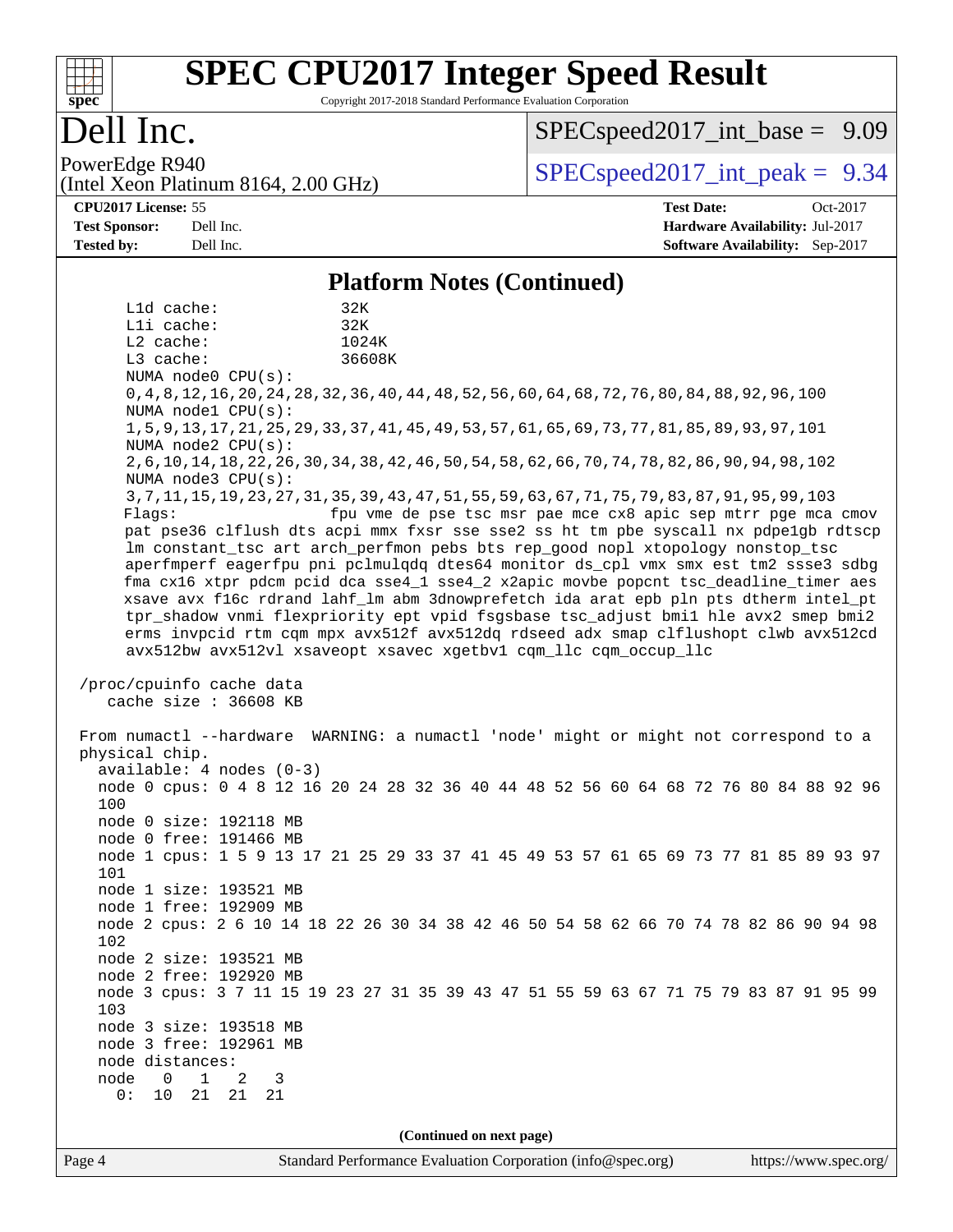| $spec^*$                                                                                                                                                                                                                                                                                                                                                                                                                                                                                                                                                                                                                            | Copyright 2017-2018 Standard Performance Evaluation Corporation   | <b>SPEC CPU2017 Integer Speed Result</b>                                                                                                                                                                                                                                                                                                                |  |  |  |  |
|-------------------------------------------------------------------------------------------------------------------------------------------------------------------------------------------------------------------------------------------------------------------------------------------------------------------------------------------------------------------------------------------------------------------------------------------------------------------------------------------------------------------------------------------------------------------------------------------------------------------------------------|-------------------------------------------------------------------|---------------------------------------------------------------------------------------------------------------------------------------------------------------------------------------------------------------------------------------------------------------------------------------------------------------------------------------------------------|--|--|--|--|
| Dell Inc.                                                                                                                                                                                                                                                                                                                                                                                                                                                                                                                                                                                                                           |                                                                   | $SPEC speed2017\_int\_base = 9.09$                                                                                                                                                                                                                                                                                                                      |  |  |  |  |
| PowerEdge R940<br>(Intel Xeon Platinum 8164, 2.00 GHz)                                                                                                                                                                                                                                                                                                                                                                                                                                                                                                                                                                              |                                                                   | $SPEC speed2017\_int\_peak = 9.34$                                                                                                                                                                                                                                                                                                                      |  |  |  |  |
| CPU2017 License: 55<br><b>Test Sponsor:</b><br>Dell Inc.<br><b>Tested by:</b><br>Dell Inc.                                                                                                                                                                                                                                                                                                                                                                                                                                                                                                                                          |                                                                   | <b>Test Date:</b><br>Oct-2017<br>Hardware Availability: Jul-2017<br>Software Availability: Sep-2017                                                                                                                                                                                                                                                     |  |  |  |  |
|                                                                                                                                                                                                                                                                                                                                                                                                                                                                                                                                                                                                                                     | <b>Platform Notes (Continued)</b>                                 |                                                                                                                                                                                                                                                                                                                                                         |  |  |  |  |
| 1:<br>21 10 21<br>21<br>2:<br>21 21 10<br>21<br>3:<br>21<br>21<br>21<br>10<br>From /proc/meminfo<br>MemTotal:<br>791224416 kB<br>HugePages_Total:<br>0<br>Hugepagesize:<br>2048 kB<br>/usr/bin/lsb release -d<br>SUSE Linux Enterprise Server 12 SP2<br>From /etc/*release* /etc/*version*<br>SuSE-release:<br>SUSE Linux Enterprise Server 12 (x86_64)<br>$VERSION = 12$<br>$PATCHLEVEL = 2$<br># Please check /etc/os-release for details about this release.<br>os-release:<br>NAME="SLES"<br>VERSION="12-SP2"<br>VERSION_ID="12.2"<br>PRETTY_NAME="SUSE Linux Enterprise Server 12 SP2"<br>ID="sles"<br>$ANSI\_COLOR = "0; 32"$ |                                                                   | # This file is deprecated and will be removed in a future service pack or release.                                                                                                                                                                                                                                                                      |  |  |  |  |
| $CPE\_NAME = "cpe://o:suse: sles:12:sp2"$<br>uname $-a$ :<br>x86 64 x86 64 x86 64 GNU/Linux<br>run-level 3 Oct 14 20:15<br>SPEC is set to: /home/cpu2017<br>Filesystem<br>/dev/sda4<br>xfs<br>frequent changes to hardware, firmware, and the "DMTF SMBIOS" standard.<br>BIOS Dell Inc. 1.1.7 08/10/2017<br>Memory:<br>48x 00CE063200CE M393A2K43BB1-CTD 16 GB 2 rank 2666<br>(End of data from sysinfo program)                                                                                                                                                                                                                    | Type Size Used Avail Use% Mounted on<br>796G 17G 779G<br>3% /home | Linux linux-92x1 4.4.21-69-default #1 SMP Tue Oct 25 10:58:20 UTC 2016 (9464f67)<br>Additional information from dmidecode follows. WARNING: Use caution when you interpret<br>this section. The 'dmidecode' program reads system data which is "intended to allow<br>hardware to be accurately determined", but the intent may not be met, as there are |  |  |  |  |
|                                                                                                                                                                                                                                                                                                                                                                                                                                                                                                                                                                                                                                     |                                                                   |                                                                                                                                                                                                                                                                                                                                                         |  |  |  |  |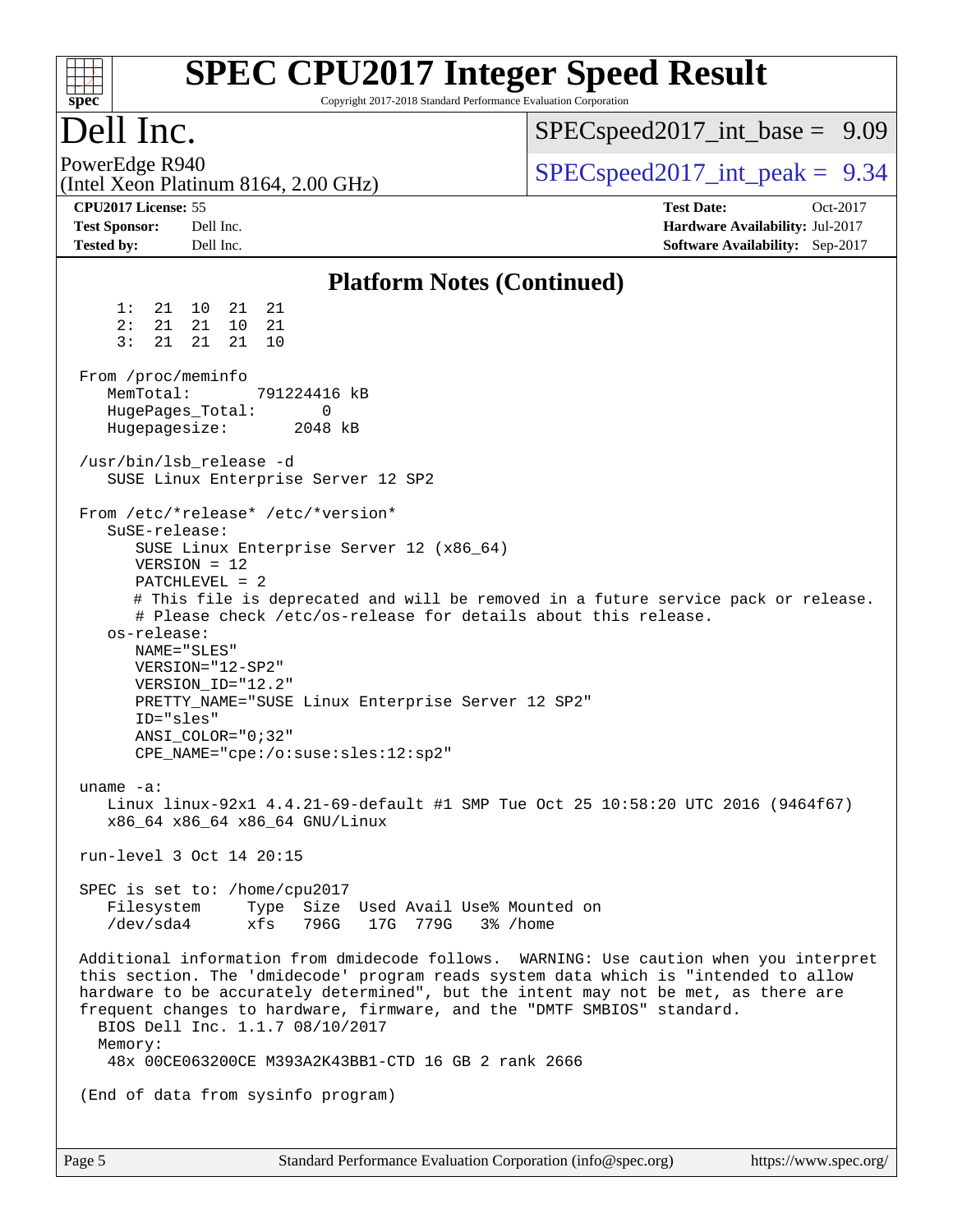| S)<br>Dе<br>Ľ |  |  |  |  |  |
|---------------|--|--|--|--|--|

Copyright 2017-2018 Standard Performance Evaluation Corporation

## Dell Inc.

[SPECspeed2017\\_int\\_base =](http://www.spec.org/auto/cpu2017/Docs/result-fields.html#SPECspeed2017intbase) 9.09

PowerEdge R940<br>(Intel Xeon Platinum 8164, 2.00 GHz)  $\big|$  [SPECspeed2017\\_int\\_peak =](http://www.spec.org/auto/cpu2017/Docs/result-fields.html#SPECspeed2017intpeak) 9.34

**[Tested by:](http://www.spec.org/auto/cpu2017/Docs/result-fields.html#Testedby)** Dell Inc. **[Software Availability:](http://www.spec.org/auto/cpu2017/Docs/result-fields.html#SoftwareAvailability)** Sep-2017

**[CPU2017 License:](http://www.spec.org/auto/cpu2017/Docs/result-fields.html#CPU2017License)** 55 **[Test Date:](http://www.spec.org/auto/cpu2017/Docs/result-fields.html#TestDate)** Oct-2017 **[Test Sponsor:](http://www.spec.org/auto/cpu2017/Docs/result-fields.html#TestSponsor)** Dell Inc. **[Hardware Availability:](http://www.spec.org/auto/cpu2017/Docs/result-fields.html#HardwareAvailability)** Jul-2017

#### **[Compiler Version Notes](http://www.spec.org/auto/cpu2017/Docs/result-fields.html#CompilerVersionNotes)**

| 600.perlbench_s(base) 602.gcc_s(base) 605.mcf_s(base) 625.x264_s(base,<br>CC.<br>$peak)$ 657.xz_s(base)                 |
|-------------------------------------------------------------------------------------------------------------------------|
| icc (ICC) 18.0.0 20170811<br>Copyright (C) 1985-2017 Intel Corporation. All rights reserved.                            |
| 600.perlbench_s(peak) 602.gcc_s(peak) 605.mcf_s(peak) 657.xz_s(peak)<br>CC.                                             |
| icc (ICC) 18.0.0 20170811<br>Copyright (C) 1985-2017 Intel Corporation. All rights reserved.                            |
| CXXC 620.omnetpp_s(base) 623.xalancbmk_s(base) 631.deepsjeng_s(base)<br>$641.$ leela_s(base)                            |
| icpc (ICC) 18.0.0 20170811<br>Copyright (C) 1985-2017 Intel Corporation. All rights reserved.                           |
| CXXC $620.\text{omnetpp_s}$ (peak) $623.\text{xalancbmk_s}$ (peak) $631.\text{deepsjeng_s}$ (peak)<br>641.leela_s(peak) |
| icpc (ICC) 18.0.0 20170811<br>Copyright (C) 1985-2017 Intel Corporation. All rights reserved.                           |
| FC 648.exchange2_s(base, peak)                                                                                          |
| ifort (IFORT) 18.0.0 20170811<br>Copyright (C) 1985-2017 Intel Corporation. All rights reserved.                        |

### **[Base Compiler Invocation](http://www.spec.org/auto/cpu2017/Docs/result-fields.html#BaseCompilerInvocation)**

[C benchmarks](http://www.spec.org/auto/cpu2017/Docs/result-fields.html#Cbenchmarks): [icc](http://www.spec.org/cpu2017/results/res2017q4/cpu2017-20171030-00249.flags.html#user_CCbase_intel_icc_18.0_66fc1ee009f7361af1fbd72ca7dcefbb700085f36577c54f309893dd4ec40d12360134090235512931783d35fd58c0460139e722d5067c5574d8eaf2b3e37e92)

[C++ benchmarks:](http://www.spec.org/auto/cpu2017/Docs/result-fields.html#CXXbenchmarks) [icpc](http://www.spec.org/cpu2017/results/res2017q4/cpu2017-20171030-00249.flags.html#user_CXXbase_intel_icpc_18.0_c510b6838c7f56d33e37e94d029a35b4a7bccf4766a728ee175e80a419847e808290a9b78be685c44ab727ea267ec2f070ec5dc83b407c0218cded6866a35d07)

**(Continued on next page)**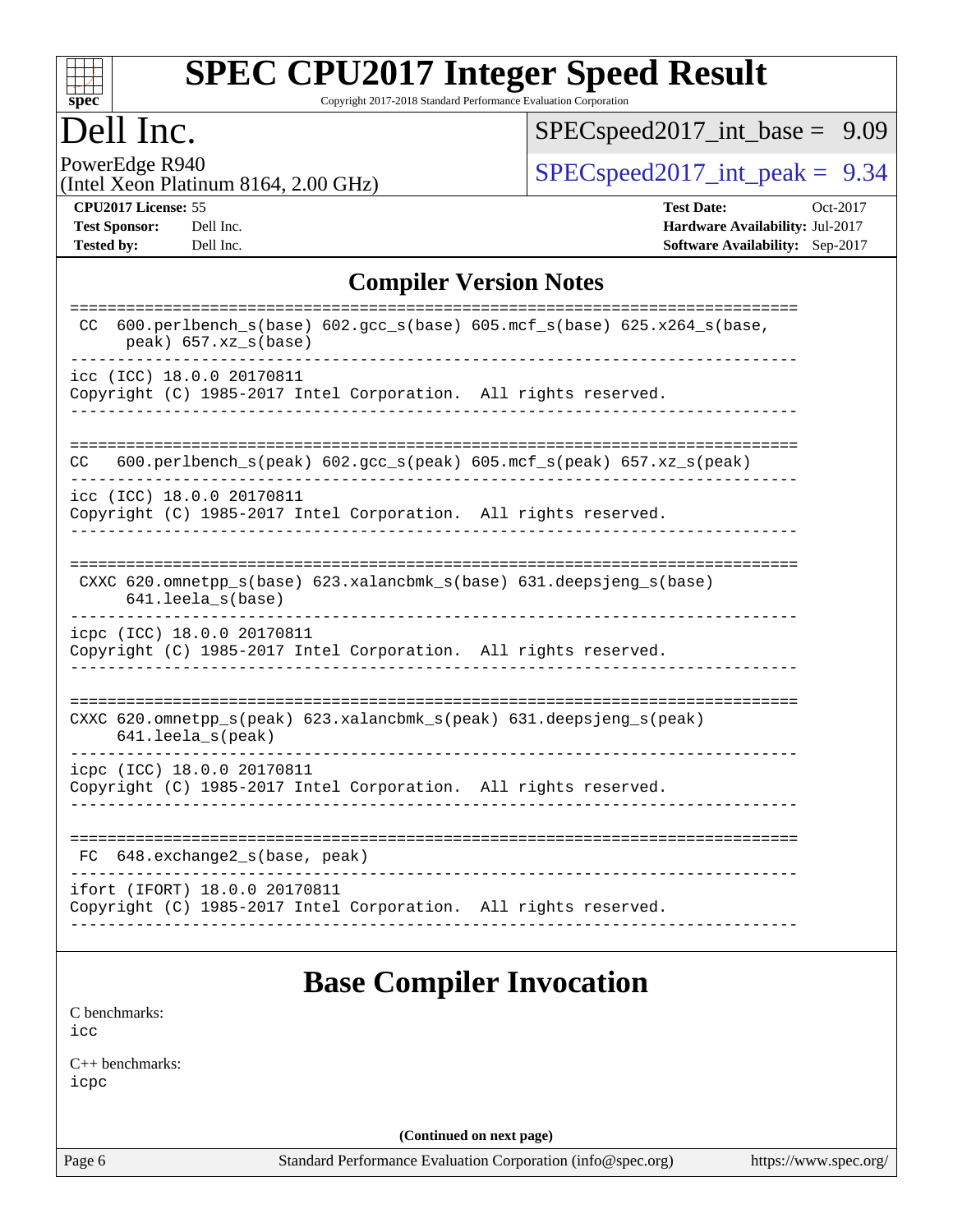

Copyright 2017-2018 Standard Performance Evaluation Corporation

## Dell Inc.

 $SPECspeed2017\_int\_base = 9.09$ 

(Intel Xeon Platinum 8164, 2.00 GHz)

PowerEdge R940  $SPEC speed2017$  int peak = 9.34

**[CPU2017 License:](http://www.spec.org/auto/cpu2017/Docs/result-fields.html#CPU2017License)** 55 **[Test Date:](http://www.spec.org/auto/cpu2017/Docs/result-fields.html#TestDate)** Oct-2017 **[Test Sponsor:](http://www.spec.org/auto/cpu2017/Docs/result-fields.html#TestSponsor)** Dell Inc. **[Hardware Availability:](http://www.spec.org/auto/cpu2017/Docs/result-fields.html#HardwareAvailability)** Jul-2017 **[Tested by:](http://www.spec.org/auto/cpu2017/Docs/result-fields.html#Testedby)** Dell Inc. **[Software Availability:](http://www.spec.org/auto/cpu2017/Docs/result-fields.html#SoftwareAvailability)** Sep-2017

## **[Base Compiler Invocation \(Continued\)](http://www.spec.org/auto/cpu2017/Docs/result-fields.html#BaseCompilerInvocation)**

[Fortran benchmarks](http://www.spec.org/auto/cpu2017/Docs/result-fields.html#Fortranbenchmarks):

[ifort](http://www.spec.org/cpu2017/results/res2017q4/cpu2017-20171030-00249.flags.html#user_FCbase_intel_ifort_18.0_8111460550e3ca792625aed983ce982f94888b8b503583aa7ba2b8303487b4d8a21a13e7191a45c5fd58ff318f48f9492884d4413fa793fd88dd292cad7027ca)

**[Base Portability Flags](http://www.spec.org/auto/cpu2017/Docs/result-fields.html#BasePortabilityFlags)**

 600.perlbench\_s: [-DSPEC\\_LP64](http://www.spec.org/cpu2017/results/res2017q4/cpu2017-20171030-00249.flags.html#b600.perlbench_s_basePORTABILITY_DSPEC_LP64) [-DSPEC\\_LINUX\\_X64](http://www.spec.org/cpu2017/results/res2017q4/cpu2017-20171030-00249.flags.html#b600.perlbench_s_baseCPORTABILITY_DSPEC_LINUX_X64) 602.gcc\_s: [-DSPEC\\_LP64](http://www.spec.org/cpu2017/results/res2017q4/cpu2017-20171030-00249.flags.html#suite_basePORTABILITY602_gcc_s_DSPEC_LP64) 605.mcf\_s: [-DSPEC\\_LP64](http://www.spec.org/cpu2017/results/res2017q4/cpu2017-20171030-00249.flags.html#suite_basePORTABILITY605_mcf_s_DSPEC_LP64) 620.omnetpp\_s: [-DSPEC\\_LP64](http://www.spec.org/cpu2017/results/res2017q4/cpu2017-20171030-00249.flags.html#suite_basePORTABILITY620_omnetpp_s_DSPEC_LP64) 623.xalancbmk\_s: [-DSPEC\\_LP64](http://www.spec.org/cpu2017/results/res2017q4/cpu2017-20171030-00249.flags.html#suite_basePORTABILITY623_xalancbmk_s_DSPEC_LP64) [-DSPEC\\_LINUX](http://www.spec.org/cpu2017/results/res2017q4/cpu2017-20171030-00249.flags.html#b623.xalancbmk_s_baseCXXPORTABILITY_DSPEC_LINUX) 625.x264\_s: [-DSPEC\\_LP64](http://www.spec.org/cpu2017/results/res2017q4/cpu2017-20171030-00249.flags.html#suite_basePORTABILITY625_x264_s_DSPEC_LP64) 631.deepsjeng\_s: [-DSPEC\\_LP64](http://www.spec.org/cpu2017/results/res2017q4/cpu2017-20171030-00249.flags.html#suite_basePORTABILITY631_deepsjeng_s_DSPEC_LP64) 641.leela\_s: [-DSPEC\\_LP64](http://www.spec.org/cpu2017/results/res2017q4/cpu2017-20171030-00249.flags.html#suite_basePORTABILITY641_leela_s_DSPEC_LP64) 648.exchange2\_s: [-DSPEC\\_LP64](http://www.spec.org/cpu2017/results/res2017q4/cpu2017-20171030-00249.flags.html#suite_basePORTABILITY648_exchange2_s_DSPEC_LP64) 657.xz\_s: [-DSPEC\\_LP64](http://www.spec.org/cpu2017/results/res2017q4/cpu2017-20171030-00249.flags.html#suite_basePORTABILITY657_xz_s_DSPEC_LP64)

### **[Base Optimization Flags](http://www.spec.org/auto/cpu2017/Docs/result-fields.html#BaseOptimizationFlags)**

#### [C benchmarks](http://www.spec.org/auto/cpu2017/Docs/result-fields.html#Cbenchmarks):

[-Wl,-z,muldefs](http://www.spec.org/cpu2017/results/res2017q4/cpu2017-20171030-00249.flags.html#user_CCbase_link_force_multiple1_b4cbdb97b34bdee9ceefcfe54f4c8ea74255f0b02a4b23e853cdb0e18eb4525ac79b5a88067c842dd0ee6996c24547a27a4b99331201badda8798ef8a743f577) [-xCORE-AVX512](http://www.spec.org/cpu2017/results/res2017q4/cpu2017-20171030-00249.flags.html#user_CCbase_f-xCORE-AVX512) [-ipo](http://www.spec.org/cpu2017/results/res2017q4/cpu2017-20171030-00249.flags.html#user_CCbase_f-ipo) [-O3](http://www.spec.org/cpu2017/results/res2017q4/cpu2017-20171030-00249.flags.html#user_CCbase_f-O3) [-no-prec-div](http://www.spec.org/cpu2017/results/res2017q4/cpu2017-20171030-00249.flags.html#user_CCbase_f-no-prec-div) [-qopt-mem-layout-trans=3](http://www.spec.org/cpu2017/results/res2017q4/cpu2017-20171030-00249.flags.html#user_CCbase_f-qopt-mem-layout-trans_de80db37974c74b1f0e20d883f0b675c88c3b01e9d123adea9b28688d64333345fb62bc4a798493513fdb68f60282f9a726aa07f478b2f7113531aecce732043) [-qopenmp](http://www.spec.org/cpu2017/results/res2017q4/cpu2017-20171030-00249.flags.html#user_CCbase_qopenmp_16be0c44f24f464004c6784a7acb94aca937f053568ce72f94b139a11c7c168634a55f6653758ddd83bcf7b8463e8028bb0b48b77bcddc6b78d5d95bb1df2967) [-DSPEC\\_OPENMP](http://www.spec.org/cpu2017/results/res2017q4/cpu2017-20171030-00249.flags.html#suite_CCbase_DSPEC_OPENMP) [-L/usr/local/je5.0.1-64/lib](http://www.spec.org/cpu2017/results/res2017q4/cpu2017-20171030-00249.flags.html#user_CCbase_jemalloc_link_path64_4b10a636b7bce113509b17f3bd0d6226c5fb2346b9178c2d0232c14f04ab830f976640479e5c33dc2bcbbdad86ecfb6634cbbd4418746f06f368b512fced5394) [-ljemalloc](http://www.spec.org/cpu2017/results/res2017q4/cpu2017-20171030-00249.flags.html#user_CCbase_jemalloc_link_lib_d1249b907c500fa1c0672f44f562e3d0f79738ae9e3c4a9c376d49f265a04b9c99b167ecedbf6711b3085be911c67ff61f150a17b3472be731631ba4d0471706)

#### [C++ benchmarks:](http://www.spec.org/auto/cpu2017/Docs/result-fields.html#CXXbenchmarks)

[-Wl,-z,muldefs](http://www.spec.org/cpu2017/results/res2017q4/cpu2017-20171030-00249.flags.html#user_CXXbase_link_force_multiple1_b4cbdb97b34bdee9ceefcfe54f4c8ea74255f0b02a4b23e853cdb0e18eb4525ac79b5a88067c842dd0ee6996c24547a27a4b99331201badda8798ef8a743f577) [-xCORE-AVX512](http://www.spec.org/cpu2017/results/res2017q4/cpu2017-20171030-00249.flags.html#user_CXXbase_f-xCORE-AVX512) [-ipo](http://www.spec.org/cpu2017/results/res2017q4/cpu2017-20171030-00249.flags.html#user_CXXbase_f-ipo) [-O3](http://www.spec.org/cpu2017/results/res2017q4/cpu2017-20171030-00249.flags.html#user_CXXbase_f-O3) [-no-prec-div](http://www.spec.org/cpu2017/results/res2017q4/cpu2017-20171030-00249.flags.html#user_CXXbase_f-no-prec-div) [-qopt-mem-layout-trans=3](http://www.spec.org/cpu2017/results/res2017q4/cpu2017-20171030-00249.flags.html#user_CXXbase_f-qopt-mem-layout-trans_de80db37974c74b1f0e20d883f0b675c88c3b01e9d123adea9b28688d64333345fb62bc4a798493513fdb68f60282f9a726aa07f478b2f7113531aecce732043) [-L/usr/local/je5.0.1-64/lib](http://www.spec.org/cpu2017/results/res2017q4/cpu2017-20171030-00249.flags.html#user_CXXbase_jemalloc_link_path64_4b10a636b7bce113509b17f3bd0d6226c5fb2346b9178c2d0232c14f04ab830f976640479e5c33dc2bcbbdad86ecfb6634cbbd4418746f06f368b512fced5394) [-ljemalloc](http://www.spec.org/cpu2017/results/res2017q4/cpu2017-20171030-00249.flags.html#user_CXXbase_jemalloc_link_lib_d1249b907c500fa1c0672f44f562e3d0f79738ae9e3c4a9c376d49f265a04b9c99b167ecedbf6711b3085be911c67ff61f150a17b3472be731631ba4d0471706)

#### [Fortran benchmarks](http://www.spec.org/auto/cpu2017/Docs/result-fields.html#Fortranbenchmarks):

[-Wl,-z,muldefs](http://www.spec.org/cpu2017/results/res2017q4/cpu2017-20171030-00249.flags.html#user_FCbase_link_force_multiple1_b4cbdb97b34bdee9ceefcfe54f4c8ea74255f0b02a4b23e853cdb0e18eb4525ac79b5a88067c842dd0ee6996c24547a27a4b99331201badda8798ef8a743f577) [-xCORE-AVX512](http://www.spec.org/cpu2017/results/res2017q4/cpu2017-20171030-00249.flags.html#user_FCbase_f-xCORE-AVX512) [-ipo](http://www.spec.org/cpu2017/results/res2017q4/cpu2017-20171030-00249.flags.html#user_FCbase_f-ipo) [-O3](http://www.spec.org/cpu2017/results/res2017q4/cpu2017-20171030-00249.flags.html#user_FCbase_f-O3) [-no-prec-div](http://www.spec.org/cpu2017/results/res2017q4/cpu2017-20171030-00249.flags.html#user_FCbase_f-no-prec-div) [-qopt-mem-layout-trans=3](http://www.spec.org/cpu2017/results/res2017q4/cpu2017-20171030-00249.flags.html#user_FCbase_f-qopt-mem-layout-trans_de80db37974c74b1f0e20d883f0b675c88c3b01e9d123adea9b28688d64333345fb62bc4a798493513fdb68f60282f9a726aa07f478b2f7113531aecce732043) [-nostandard-realloc-lhs](http://www.spec.org/cpu2017/results/res2017q4/cpu2017-20171030-00249.flags.html#user_FCbase_f_2003_std_realloc_82b4557e90729c0f113870c07e44d33d6f5a304b4f63d4c15d2d0f1fab99f5daaed73bdb9275d9ae411527f28b936061aa8b9c8f2d63842963b95c9dd6426b8a) [-align array32byte](http://www.spec.org/cpu2017/results/res2017q4/cpu2017-20171030-00249.flags.html#user_FCbase_align_array32byte_b982fe038af199962ba9a80c053b8342c548c85b40b8e86eb3cc33dee0d7986a4af373ac2d51c3f7cf710a18d62fdce2948f201cd044323541f22fc0fffc51b6) [-L/usr/local/je5.0.1-64/lib](http://www.spec.org/cpu2017/results/res2017q4/cpu2017-20171030-00249.flags.html#user_FCbase_jemalloc_link_path64_4b10a636b7bce113509b17f3bd0d6226c5fb2346b9178c2d0232c14f04ab830f976640479e5c33dc2bcbbdad86ecfb6634cbbd4418746f06f368b512fced5394) [-ljemalloc](http://www.spec.org/cpu2017/results/res2017q4/cpu2017-20171030-00249.flags.html#user_FCbase_jemalloc_link_lib_d1249b907c500fa1c0672f44f562e3d0f79738ae9e3c4a9c376d49f265a04b9c99b167ecedbf6711b3085be911c67ff61f150a17b3472be731631ba4d0471706)

# **[Base Other Flags](http://www.spec.org/auto/cpu2017/Docs/result-fields.html#BaseOtherFlags)**

[C benchmarks](http://www.spec.org/auto/cpu2017/Docs/result-fields.html#Cbenchmarks):  $-m64 - std= c11$  $-m64 - std= c11$ 

 $C_{++}$  benchmarks: [-m64](http://www.spec.org/cpu2017/results/res2017q4/cpu2017-20171030-00249.flags.html#user_CXXbase_intel_intel64_18.0_af43caccfc8ded86e7699f2159af6efc7655f51387b94da716254467f3c01020a5059329e2569e4053f409e7c9202a7efc638f7a6d1ffb3f52dea4a3e31d82ab)

**(Continued on next page)**

Page 7 Standard Performance Evaluation Corporation [\(info@spec.org\)](mailto:info@spec.org) <https://www.spec.org/>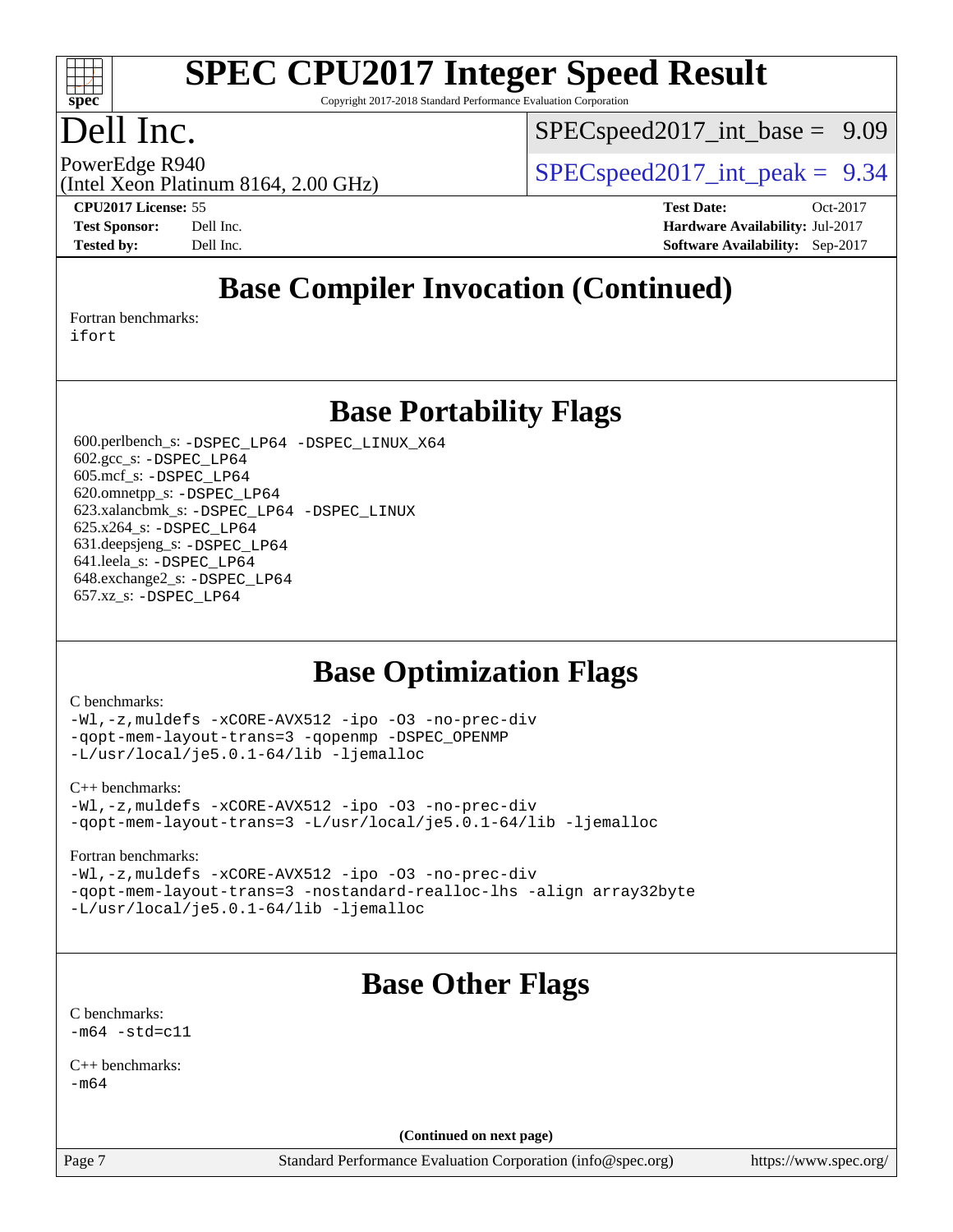

Copyright 2017-2018 Standard Performance Evaluation Corporation

# Dell Inc.

 $SPECspeed2017\_int\_base = 9.09$ 

(Intel Xeon Platinum 8164, 2.00 GHz)

**[CPU2017 License:](http://www.spec.org/auto/cpu2017/Docs/result-fields.html#CPU2017License)** 55 **[Test Date:](http://www.spec.org/auto/cpu2017/Docs/result-fields.html#TestDate)** Oct-2017

PowerEdge R940<br>  $SPEC speed2017$  int peak = 9.34

**[Test Sponsor:](http://www.spec.org/auto/cpu2017/Docs/result-fields.html#TestSponsor)** Dell Inc. **[Hardware Availability:](http://www.spec.org/auto/cpu2017/Docs/result-fields.html#HardwareAvailability)** Jul-2017 **[Tested by:](http://www.spec.org/auto/cpu2017/Docs/result-fields.html#Testedby)** Dell Inc. **[Software Availability:](http://www.spec.org/auto/cpu2017/Docs/result-fields.html#SoftwareAvailability)** Sep-2017

#### **[Base Other Flags \(Continued\)](http://www.spec.org/auto/cpu2017/Docs/result-fields.html#BaseOtherFlags)**

[Fortran benchmarks](http://www.spec.org/auto/cpu2017/Docs/result-fields.html#Fortranbenchmarks):

[-m64](http://www.spec.org/cpu2017/results/res2017q4/cpu2017-20171030-00249.flags.html#user_FCbase_intel_intel64_18.0_af43caccfc8ded86e7699f2159af6efc7655f51387b94da716254467f3c01020a5059329e2569e4053f409e7c9202a7efc638f7a6d1ffb3f52dea4a3e31d82ab)

**[Peak Compiler Invocation](http://www.spec.org/auto/cpu2017/Docs/result-fields.html#PeakCompilerInvocation)**

[C benchmarks](http://www.spec.org/auto/cpu2017/Docs/result-fields.html#Cbenchmarks): [icc](http://www.spec.org/cpu2017/results/res2017q4/cpu2017-20171030-00249.flags.html#user_CCpeak_intel_icc_18.0_66fc1ee009f7361af1fbd72ca7dcefbb700085f36577c54f309893dd4ec40d12360134090235512931783d35fd58c0460139e722d5067c5574d8eaf2b3e37e92)

[C++ benchmarks:](http://www.spec.org/auto/cpu2017/Docs/result-fields.html#CXXbenchmarks) [icpc](http://www.spec.org/cpu2017/results/res2017q4/cpu2017-20171030-00249.flags.html#user_CXXpeak_intel_icpc_18.0_c510b6838c7f56d33e37e94d029a35b4a7bccf4766a728ee175e80a419847e808290a9b78be685c44ab727ea267ec2f070ec5dc83b407c0218cded6866a35d07)

[Fortran benchmarks](http://www.spec.org/auto/cpu2017/Docs/result-fields.html#Fortranbenchmarks): [ifort](http://www.spec.org/cpu2017/results/res2017q4/cpu2017-20171030-00249.flags.html#user_FCpeak_intel_ifort_18.0_8111460550e3ca792625aed983ce982f94888b8b503583aa7ba2b8303487b4d8a21a13e7191a45c5fd58ff318f48f9492884d4413fa793fd88dd292cad7027ca)

## **[Peak Portability Flags](http://www.spec.org/auto/cpu2017/Docs/result-fields.html#PeakPortabilityFlags)**

 600.perlbench\_s: [-DSPEC\\_LP64](http://www.spec.org/cpu2017/results/res2017q4/cpu2017-20171030-00249.flags.html#b600.perlbench_s_peakPORTABILITY_DSPEC_LP64) [-DSPEC\\_LINUX\\_X64](http://www.spec.org/cpu2017/results/res2017q4/cpu2017-20171030-00249.flags.html#b600.perlbench_s_peakCPORTABILITY_DSPEC_LINUX_X64) 602.gcc\_s: [-DSPEC\\_LP64](http://www.spec.org/cpu2017/results/res2017q4/cpu2017-20171030-00249.flags.html#suite_peakPORTABILITY602_gcc_s_DSPEC_LP64) 605.mcf\_s: [-DSPEC\\_LP64](http://www.spec.org/cpu2017/results/res2017q4/cpu2017-20171030-00249.flags.html#suite_peakPORTABILITY605_mcf_s_DSPEC_LP64) 620.omnetpp\_s: [-DSPEC\\_LP64](http://www.spec.org/cpu2017/results/res2017q4/cpu2017-20171030-00249.flags.html#suite_peakPORTABILITY620_omnetpp_s_DSPEC_LP64) 623.xalancbmk\_s: [-D\\_FILE\\_OFFSET\\_BITS=64](http://www.spec.org/cpu2017/results/res2017q4/cpu2017-20171030-00249.flags.html#user_peakPORTABILITY623_xalancbmk_s_file_offset_bits_64_5ae949a99b284ddf4e95728d47cb0843d81b2eb0e18bdfe74bbf0f61d0b064f4bda2f10ea5eb90e1dcab0e84dbc592acfc5018bc955c18609f94ddb8d550002c) [-DSPEC\\_LINUX](http://www.spec.org/cpu2017/results/res2017q4/cpu2017-20171030-00249.flags.html#b623.xalancbmk_s_peakCXXPORTABILITY_DSPEC_LINUX) 625.x264\_s: [-DSPEC\\_LP64](http://www.spec.org/cpu2017/results/res2017q4/cpu2017-20171030-00249.flags.html#suite_peakPORTABILITY625_x264_s_DSPEC_LP64) 631.deepsjeng\_s: [-DSPEC\\_LP64](http://www.spec.org/cpu2017/results/res2017q4/cpu2017-20171030-00249.flags.html#suite_peakPORTABILITY631_deepsjeng_s_DSPEC_LP64) 641.leela\_s: [-DSPEC\\_LP64](http://www.spec.org/cpu2017/results/res2017q4/cpu2017-20171030-00249.flags.html#suite_peakPORTABILITY641_leela_s_DSPEC_LP64) 648.exchange2\_s: [-DSPEC\\_LP64](http://www.spec.org/cpu2017/results/res2017q4/cpu2017-20171030-00249.flags.html#suite_peakPORTABILITY648_exchange2_s_DSPEC_LP64) 657.xz\_s: [-DSPEC\\_LP64](http://www.spec.org/cpu2017/results/res2017q4/cpu2017-20171030-00249.flags.html#suite_peakPORTABILITY657_xz_s_DSPEC_LP64)

# **[Peak Optimization Flags](http://www.spec.org/auto/cpu2017/Docs/result-fields.html#PeakOptimizationFlags)**

[C benchmarks](http://www.spec.org/auto/cpu2017/Docs/result-fields.html#Cbenchmarks):

 $600.$ perlbench\_s:  $-W1$ ,  $-z$ , muldefs  $-prof-gen(pass 1)$  $-prof-gen(pass 1)$  [-prof-use](http://www.spec.org/cpu2017/results/res2017q4/cpu2017-20171030-00249.flags.html#user_peakPASS2_CFLAGSPASS2_LDFLAGS600_perlbench_s_prof_use_1a21ceae95f36a2b53c25747139a6c16ca95bd9def2a207b4f0849963b97e94f5260e30a0c64f4bb623698870e679ca08317ef8150905d41bd88c6f78df73f19)(pass 2) -02 [-xCORE-AVX512](http://www.spec.org/cpu2017/results/res2017q4/cpu2017-20171030-00249.flags.html#user_peakPASS2_COPTIMIZE600_perlbench_s_f-xCORE-AVX512) [-qopt-mem-layout-trans=3](http://www.spec.org/cpu2017/results/res2017q4/cpu2017-20171030-00249.flags.html#user_peakPASS1_COPTIMIZEPASS2_COPTIMIZE600_perlbench_s_f-qopt-mem-layout-trans_de80db37974c74b1f0e20d883f0b675c88c3b01e9d123adea9b28688d64333345fb62bc4a798493513fdb68f60282f9a726aa07f478b2f7113531aecce732043) [-ipo](http://www.spec.org/cpu2017/results/res2017q4/cpu2017-20171030-00249.flags.html#user_peakPASS2_COPTIMIZE600_perlbench_s_f-ipo) [-O3](http://www.spec.org/cpu2017/results/res2017q4/cpu2017-20171030-00249.flags.html#user_peakPASS2_COPTIMIZE600_perlbench_s_f-O3) [-no-prec-div](http://www.spec.org/cpu2017/results/res2017q4/cpu2017-20171030-00249.flags.html#user_peakPASS2_COPTIMIZE600_perlbench_s_f-no-prec-div) [-DSPEC\\_SUPPRESS\\_OPENMP](http://www.spec.org/cpu2017/results/res2017q4/cpu2017-20171030-00249.flags.html#suite_peakPASS1_COPTIMIZE600_perlbench_s_DSPEC_SUPPRESS_OPENMP) [-qopenmp](http://www.spec.org/cpu2017/results/res2017q4/cpu2017-20171030-00249.flags.html#user_peakPASS2_COPTIMIZE600_perlbench_s_qopenmp_16be0c44f24f464004c6784a7acb94aca937f053568ce72f94b139a11c7c168634a55f6653758ddd83bcf7b8463e8028bb0b48b77bcddc6b78d5d95bb1df2967) -DSPEC OPENMP [-fno-strict-overflow](http://www.spec.org/cpu2017/results/res2017q4/cpu2017-20171030-00249.flags.html#user_peakEXTRA_OPTIMIZE600_perlbench_s_f-fno-strict-overflow) [-L/usr/local/je5.0.1-64/lib](http://www.spec.org/cpu2017/results/res2017q4/cpu2017-20171030-00249.flags.html#user_peakEXTRA_LIBS600_perlbench_s_jemalloc_link_path64_4b10a636b7bce113509b17f3bd0d6226c5fb2346b9178c2d0232c14f04ab830f976640479e5c33dc2bcbbdad86ecfb6634cbbd4418746f06f368b512fced5394) [-ljemalloc](http://www.spec.org/cpu2017/results/res2017q4/cpu2017-20171030-00249.flags.html#user_peakEXTRA_LIBS600_perlbench_s_jemalloc_link_lib_d1249b907c500fa1c0672f44f562e3d0f79738ae9e3c4a9c376d49f265a04b9c99b167ecedbf6711b3085be911c67ff61f150a17b3472be731631ba4d0471706)

```
 602.gcc_s: -Wl,-z,muldefs -prof-gen(pass 1) -prof-use(pass 2) -O2
-xCORE-AVX512 -qopt-mem-layout-trans=3 -ipo -O3
-no-prec-div -DSPEC_SUPPRESS_OPENMP -qopenmp
```
**(Continued on next page)**

| Page 8 | Standard Performance Evaluation Corporation (info@spec.org) | https://www.spec.org/ |
|--------|-------------------------------------------------------------|-----------------------|
|--------|-------------------------------------------------------------|-----------------------|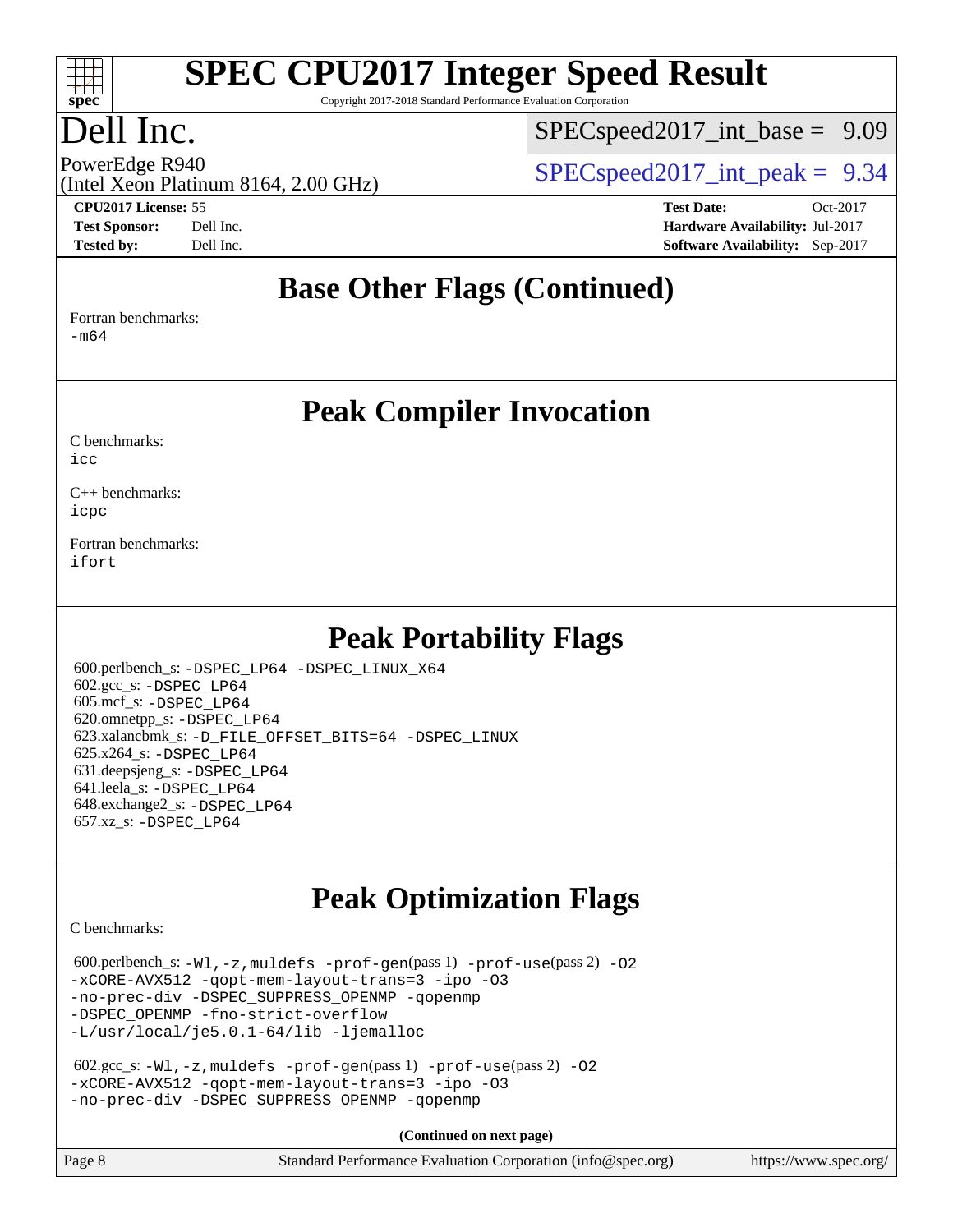

Copyright 2017-2018 Standard Performance Evaluation Corporation

## Dell Inc.

[SPECspeed2017\\_int\\_base =](http://www.spec.org/auto/cpu2017/Docs/result-fields.html#SPECspeed2017intbase) 9.09

(Intel Xeon Platinum 8164, 2.00 GHz)

PowerEdge R940<br>  $SPEC speed2017$  int peak = 9.34

**[CPU2017 License:](http://www.spec.org/auto/cpu2017/Docs/result-fields.html#CPU2017License)** 55 **[Test Date:](http://www.spec.org/auto/cpu2017/Docs/result-fields.html#TestDate)** Oct-2017 **[Test Sponsor:](http://www.spec.org/auto/cpu2017/Docs/result-fields.html#TestSponsor)** Dell Inc. **[Hardware Availability:](http://www.spec.org/auto/cpu2017/Docs/result-fields.html#HardwareAvailability)** Jul-2017 **[Tested by:](http://www.spec.org/auto/cpu2017/Docs/result-fields.html#Testedby)** Dell Inc. **[Software Availability:](http://www.spec.org/auto/cpu2017/Docs/result-fields.html#SoftwareAvailability)** Sep-2017

# **[Peak Optimization Flags \(Continued\)](http://www.spec.org/auto/cpu2017/Docs/result-fields.html#PeakOptimizationFlags)**

 602.gcc\_s (continued): [-DSPEC\\_OPENMP](http://www.spec.org/cpu2017/results/res2017q4/cpu2017-20171030-00249.flags.html#suite_peakPASS2_COPTIMIZE602_gcc_s_DSPEC_OPENMP) [-L/usr/local/je5.0.1-64/lib](http://www.spec.org/cpu2017/results/res2017q4/cpu2017-20171030-00249.flags.html#user_peakEXTRA_LIBS602_gcc_s_jemalloc_link_path64_4b10a636b7bce113509b17f3bd0d6226c5fb2346b9178c2d0232c14f04ab830f976640479e5c33dc2bcbbdad86ecfb6634cbbd4418746f06f368b512fced5394) [-ljemalloc](http://www.spec.org/cpu2017/results/res2017q4/cpu2017-20171030-00249.flags.html#user_peakEXTRA_LIBS602_gcc_s_jemalloc_link_lib_d1249b907c500fa1c0672f44f562e3d0f79738ae9e3c4a9c376d49f265a04b9c99b167ecedbf6711b3085be911c67ff61f150a17b3472be731631ba4d0471706) 605.mcf\_s: [-Wl,-z,muldefs](http://www.spec.org/cpu2017/results/res2017q4/cpu2017-20171030-00249.flags.html#user_peakEXTRA_LDFLAGS605_mcf_s_link_force_multiple1_b4cbdb97b34bdee9ceefcfe54f4c8ea74255f0b02a4b23e853cdb0e18eb4525ac79b5a88067c842dd0ee6996c24547a27a4b99331201badda8798ef8a743f577) [-prof-gen](http://www.spec.org/cpu2017/results/res2017q4/cpu2017-20171030-00249.flags.html#user_peakPASS1_CFLAGSPASS1_LDFLAGS605_mcf_s_prof_gen_5aa4926d6013ddb2a31985c654b3eb18169fc0c6952a63635c234f711e6e63dd76e94ad52365559451ec499a2cdb89e4dc58ba4c67ef54ca681ffbe1461d6b36)(pass 1) [-prof-use](http://www.spec.org/cpu2017/results/res2017q4/cpu2017-20171030-00249.flags.html#user_peakPASS2_CFLAGSPASS2_LDFLAGS605_mcf_s_prof_use_1a21ceae95f36a2b53c25747139a6c16ca95bd9def2a207b4f0849963b97e94f5260e30a0c64f4bb623698870e679ca08317ef8150905d41bd88c6f78df73f19)(pass 2) [-ipo](http://www.spec.org/cpu2017/results/res2017q4/cpu2017-20171030-00249.flags.html#user_peakPASS1_COPTIMIZEPASS2_COPTIMIZE605_mcf_s_f-ipo) [-xCORE-AVX512](http://www.spec.org/cpu2017/results/res2017q4/cpu2017-20171030-00249.flags.html#user_peakPASS2_COPTIMIZE605_mcf_s_f-xCORE-AVX512) [-O3](http://www.spec.org/cpu2017/results/res2017q4/cpu2017-20171030-00249.flags.html#user_peakPASS1_COPTIMIZEPASS2_COPTIMIZE605_mcf_s_f-O3) [-no-prec-div](http://www.spec.org/cpu2017/results/res2017q4/cpu2017-20171030-00249.flags.html#user_peakPASS1_COPTIMIZEPASS2_COPTIMIZE605_mcf_s_f-no-prec-div) [-qopt-mem-layout-trans=3](http://www.spec.org/cpu2017/results/res2017q4/cpu2017-20171030-00249.flags.html#user_peakPASS1_COPTIMIZEPASS2_COPTIMIZE605_mcf_s_f-qopt-mem-layout-trans_de80db37974c74b1f0e20d883f0b675c88c3b01e9d123adea9b28688d64333345fb62bc4a798493513fdb68f60282f9a726aa07f478b2f7113531aecce732043) -DSPEC SUPPRESS OPENMP [-qopenmp](http://www.spec.org/cpu2017/results/res2017q4/cpu2017-20171030-00249.flags.html#user_peakPASS2_COPTIMIZE605_mcf_s_qopenmp_16be0c44f24f464004c6784a7acb94aca937f053568ce72f94b139a11c7c168634a55f6653758ddd83bcf7b8463e8028bb0b48b77bcddc6b78d5d95bb1df2967) -DSPEC OPENMP [-L/usr/local/je5.0.1-64/lib](http://www.spec.org/cpu2017/results/res2017q4/cpu2017-20171030-00249.flags.html#user_peakEXTRA_LIBS605_mcf_s_jemalloc_link_path64_4b10a636b7bce113509b17f3bd0d6226c5fb2346b9178c2d0232c14f04ab830f976640479e5c33dc2bcbbdad86ecfb6634cbbd4418746f06f368b512fced5394) [-ljemalloc](http://www.spec.org/cpu2017/results/res2017q4/cpu2017-20171030-00249.flags.html#user_peakEXTRA_LIBS605_mcf_s_jemalloc_link_lib_d1249b907c500fa1c0672f44f562e3d0f79738ae9e3c4a9c376d49f265a04b9c99b167ecedbf6711b3085be911c67ff61f150a17b3472be731631ba4d0471706) 625.x264\_s: [-Wl,-z,muldefs](http://www.spec.org/cpu2017/results/res2017q4/cpu2017-20171030-00249.flags.html#user_peakEXTRA_LDFLAGS625_x264_s_link_force_multiple1_b4cbdb97b34bdee9ceefcfe54f4c8ea74255f0b02a4b23e853cdb0e18eb4525ac79b5a88067c842dd0ee6996c24547a27a4b99331201badda8798ef8a743f577) [-xCORE-AVX512](http://www.spec.org/cpu2017/results/res2017q4/cpu2017-20171030-00249.flags.html#user_peakCOPTIMIZE625_x264_s_f-xCORE-AVX512) [-ipo](http://www.spec.org/cpu2017/results/res2017q4/cpu2017-20171030-00249.flags.html#user_peakCOPTIMIZE625_x264_s_f-ipo) [-O3](http://www.spec.org/cpu2017/results/res2017q4/cpu2017-20171030-00249.flags.html#user_peakCOPTIMIZE625_x264_s_f-O3) [-no-prec-div](http://www.spec.org/cpu2017/results/res2017q4/cpu2017-20171030-00249.flags.html#user_peakCOPTIMIZE625_x264_s_f-no-prec-div) [-qopt-mem-layout-trans=3](http://www.spec.org/cpu2017/results/res2017q4/cpu2017-20171030-00249.flags.html#user_peakCOPTIMIZE625_x264_s_f-qopt-mem-layout-trans_de80db37974c74b1f0e20d883f0b675c88c3b01e9d123adea9b28688d64333345fb62bc4a798493513fdb68f60282f9a726aa07f478b2f7113531aecce732043) [-qopenmp](http://www.spec.org/cpu2017/results/res2017q4/cpu2017-20171030-00249.flags.html#user_peakCOPTIMIZE625_x264_s_qopenmp_16be0c44f24f464004c6784a7acb94aca937f053568ce72f94b139a11c7c168634a55f6653758ddd83bcf7b8463e8028bb0b48b77bcddc6b78d5d95bb1df2967) [-DSPEC\\_OPENMP](http://www.spec.org/cpu2017/results/res2017q4/cpu2017-20171030-00249.flags.html#suite_peakCOPTIMIZE625_x264_s_DSPEC_OPENMP) [-L/usr/local/je5.0.1-64/lib](http://www.spec.org/cpu2017/results/res2017q4/cpu2017-20171030-00249.flags.html#user_peakEXTRA_LIBS625_x264_s_jemalloc_link_path64_4b10a636b7bce113509b17f3bd0d6226c5fb2346b9178c2d0232c14f04ab830f976640479e5c33dc2bcbbdad86ecfb6634cbbd4418746f06f368b512fced5394) [-ljemalloc](http://www.spec.org/cpu2017/results/res2017q4/cpu2017-20171030-00249.flags.html#user_peakEXTRA_LIBS625_x264_s_jemalloc_link_lib_d1249b907c500fa1c0672f44f562e3d0f79738ae9e3c4a9c376d49f265a04b9c99b167ecedbf6711b3085be911c67ff61f150a17b3472be731631ba4d0471706) 657.xz\_s: Same as 602.gcc\_s [C++ benchmarks:](http://www.spec.org/auto/cpu2017/Docs/result-fields.html#CXXbenchmarks) 620.omnetpp\_s: [-Wl,-z,muldefs](http://www.spec.org/cpu2017/results/res2017q4/cpu2017-20171030-00249.flags.html#user_peakEXTRA_LDFLAGS620_omnetpp_s_link_force_multiple1_b4cbdb97b34bdee9ceefcfe54f4c8ea74255f0b02a4b23e853cdb0e18eb4525ac79b5a88067c842dd0ee6996c24547a27a4b99331201badda8798ef8a743f577) [-prof-gen](http://www.spec.org/cpu2017/results/res2017q4/cpu2017-20171030-00249.flags.html#user_peakPASS1_CXXFLAGSPASS1_LDFLAGS620_omnetpp_s_prof_gen_5aa4926d6013ddb2a31985c654b3eb18169fc0c6952a63635c234f711e6e63dd76e94ad52365559451ec499a2cdb89e4dc58ba4c67ef54ca681ffbe1461d6b36)(pass 1) [-prof-use](http://www.spec.org/cpu2017/results/res2017q4/cpu2017-20171030-00249.flags.html#user_peakPASS2_CXXFLAGSPASS2_LDFLAGS620_omnetpp_s_prof_use_1a21ceae95f36a2b53c25747139a6c16ca95bd9def2a207b4f0849963b97e94f5260e30a0c64f4bb623698870e679ca08317ef8150905d41bd88c6f78df73f19)(pass 2) [-ipo](http://www.spec.org/cpu2017/results/res2017q4/cpu2017-20171030-00249.flags.html#user_peakPASS1_CXXOPTIMIZEPASS2_CXXOPTIMIZE620_omnetpp_s_f-ipo) [-xCORE-AVX512](http://www.spec.org/cpu2017/results/res2017q4/cpu2017-20171030-00249.flags.html#user_peakPASS2_CXXOPTIMIZE620_omnetpp_s_f-xCORE-AVX512) [-O3](http://www.spec.org/cpu2017/results/res2017q4/cpu2017-20171030-00249.flags.html#user_peakPASS1_CXXOPTIMIZEPASS2_CXXOPTIMIZE620_omnetpp_s_f-O3) [-no-prec-div](http://www.spec.org/cpu2017/results/res2017q4/cpu2017-20171030-00249.flags.html#user_peakPASS1_CXXOPTIMIZEPASS2_CXXOPTIMIZE620_omnetpp_s_f-no-prec-div) [-qopt-mem-layout-trans=3](http://www.spec.org/cpu2017/results/res2017q4/cpu2017-20171030-00249.flags.html#user_peakPASS1_CXXOPTIMIZEPASS2_CXXOPTIMIZE620_omnetpp_s_f-qopt-mem-layout-trans_de80db37974c74b1f0e20d883f0b675c88c3b01e9d123adea9b28688d64333345fb62bc4a798493513fdb68f60282f9a726aa07f478b2f7113531aecce732043) -DSPEC SUPPRESS OPENMP [-qopenmp](http://www.spec.org/cpu2017/results/res2017q4/cpu2017-20171030-00249.flags.html#user_peakPASS2_CXXOPTIMIZE620_omnetpp_s_qopenmp_16be0c44f24f464004c6784a7acb94aca937f053568ce72f94b139a11c7c168634a55f6653758ddd83bcf7b8463e8028bb0b48b77bcddc6b78d5d95bb1df2967) -DSPEC OPENMP [-L/usr/local/je5.0.1-64/lib](http://www.spec.org/cpu2017/results/res2017q4/cpu2017-20171030-00249.flags.html#user_peakEXTRA_LIBS620_omnetpp_s_jemalloc_link_path64_4b10a636b7bce113509b17f3bd0d6226c5fb2346b9178c2d0232c14f04ab830f976640479e5c33dc2bcbbdad86ecfb6634cbbd4418746f06f368b512fced5394) [-ljemalloc](http://www.spec.org/cpu2017/results/res2017q4/cpu2017-20171030-00249.flags.html#user_peakEXTRA_LIBS620_omnetpp_s_jemalloc_link_lib_d1249b907c500fa1c0672f44f562e3d0f79738ae9e3c4a9c376d49f265a04b9c99b167ecedbf6711b3085be911c67ff61f150a17b3472be731631ba4d0471706) 623.xalancbmk\_s: [-L/opt/intel/compilers\\_and\\_libraries\\_2018/linux/lib/ia32](http://www.spec.org/cpu2017/results/res2017q4/cpu2017-20171030-00249.flags.html#user_peakCXXLD623_xalancbmk_s_Enable-32bit-runtime_af243bdb1d79e4c7a4f720bf8275e627de2ecd461de63307bc14cef0633fde3cd7bb2facb32dcc8be9566045fb55d40ce2b72b725f73827aa7833441b71b9343) [-Wl,-z,muldefs](http://www.spec.org/cpu2017/results/res2017q4/cpu2017-20171030-00249.flags.html#user_peakEXTRA_LDFLAGS623_xalancbmk_s_link_force_multiple1_b4cbdb97b34bdee9ceefcfe54f4c8ea74255f0b02a4b23e853cdb0e18eb4525ac79b5a88067c842dd0ee6996c24547a27a4b99331201badda8798ef8a743f577) [-prof-gen](http://www.spec.org/cpu2017/results/res2017q4/cpu2017-20171030-00249.flags.html#user_peakPASS1_CXXFLAGSPASS1_LDFLAGS623_xalancbmk_s_prof_gen_5aa4926d6013ddb2a31985c654b3eb18169fc0c6952a63635c234f711e6e63dd76e94ad52365559451ec499a2cdb89e4dc58ba4c67ef54ca681ffbe1461d6b36)(pass 1) [-prof-use](http://www.spec.org/cpu2017/results/res2017q4/cpu2017-20171030-00249.flags.html#user_peakPASS2_CXXFLAGSPASS2_LDFLAGS623_xalancbmk_s_prof_use_1a21ceae95f36a2b53c25747139a6c16ca95bd9def2a207b4f0849963b97e94f5260e30a0c64f4bb623698870e679ca08317ef8150905d41bd88c6f78df73f19)(pass 2) [-ipo](http://www.spec.org/cpu2017/results/res2017q4/cpu2017-20171030-00249.flags.html#user_peakPASS1_CXXOPTIMIZEPASS2_CXXOPTIMIZE623_xalancbmk_s_f-ipo) [-xCORE-AVX512](http://www.spec.org/cpu2017/results/res2017q4/cpu2017-20171030-00249.flags.html#user_peakPASS2_CXXOPTIMIZE623_xalancbmk_s_f-xCORE-AVX512) [-O3](http://www.spec.org/cpu2017/results/res2017q4/cpu2017-20171030-00249.flags.html#user_peakPASS1_CXXOPTIMIZEPASS2_CXXOPTIMIZE623_xalancbmk_s_f-O3) [-no-prec-div](http://www.spec.org/cpu2017/results/res2017q4/cpu2017-20171030-00249.flags.html#user_peakPASS1_CXXOPTIMIZEPASS2_CXXOPTIMIZE623_xalancbmk_s_f-no-prec-div) [-qopt-mem-layout-trans=3](http://www.spec.org/cpu2017/results/res2017q4/cpu2017-20171030-00249.flags.html#user_peakPASS1_CXXOPTIMIZEPASS2_CXXOPTIMIZE623_xalancbmk_s_f-qopt-mem-layout-trans_de80db37974c74b1f0e20d883f0b675c88c3b01e9d123adea9b28688d64333345fb62bc4a798493513fdb68f60282f9a726aa07f478b2f7113531aecce732043) [-DSPEC\\_SUPPRESS\\_OPENMP](http://www.spec.org/cpu2017/results/res2017q4/cpu2017-20171030-00249.flags.html#suite_peakPASS1_CXXOPTIMIZE623_xalancbmk_s_DSPEC_SUPPRESS_OPENMP) [-qopenmp](http://www.spec.org/cpu2017/results/res2017q4/cpu2017-20171030-00249.flags.html#user_peakPASS2_CXXOPTIMIZE623_xalancbmk_s_qopenmp_16be0c44f24f464004c6784a7acb94aca937f053568ce72f94b139a11c7c168634a55f6653758ddd83bcf7b8463e8028bb0b48b77bcddc6b78d5d95bb1df2967) [-DSPEC\\_OPENMP](http://www.spec.org/cpu2017/results/res2017q4/cpu2017-20171030-00249.flags.html#suite_peakPASS2_CXXOPTIMIZE623_xalancbmk_s_DSPEC_OPENMP) [-L/usr/local/je5.0.1-32/lib](http://www.spec.org/cpu2017/results/res2017q4/cpu2017-20171030-00249.flags.html#user_peakEXTRA_LIBS623_xalancbmk_s_jemalloc_link_path32_e29f22e8e6c17053bbc6a0971f5a9c01a601a06bb1a59df2084b77a2fe0a2995b64fd4256feaeea39eeba3aae142e96e2b2b0a28974019c0c0c88139a84f900a) [-ljemalloc](http://www.spec.org/cpu2017/results/res2017q4/cpu2017-20171030-00249.flags.html#user_peakEXTRA_LIBS623_xalancbmk_s_jemalloc_link_lib_d1249b907c500fa1c0672f44f562e3d0f79738ae9e3c4a9c376d49f265a04b9c99b167ecedbf6711b3085be911c67ff61f150a17b3472be731631ba4d0471706) 631.deepsjeng\_s: Same as 620.omnetpp\_s 641.leela\_s: Same as 620.omnetpp\_s [Fortran benchmarks](http://www.spec.org/auto/cpu2017/Docs/result-fields.html#Fortranbenchmarks): [-Wl,-z,muldefs](http://www.spec.org/cpu2017/results/res2017q4/cpu2017-20171030-00249.flags.html#user_FCpeak_link_force_multiple1_b4cbdb97b34bdee9ceefcfe54f4c8ea74255f0b02a4b23e853cdb0e18eb4525ac79b5a88067c842dd0ee6996c24547a27a4b99331201badda8798ef8a743f577) [-xCORE-AVX512](http://www.spec.org/cpu2017/results/res2017q4/cpu2017-20171030-00249.flags.html#user_FCpeak_f-xCORE-AVX512) [-ipo](http://www.spec.org/cpu2017/results/res2017q4/cpu2017-20171030-00249.flags.html#user_FCpeak_f-ipo) [-O3](http://www.spec.org/cpu2017/results/res2017q4/cpu2017-20171030-00249.flags.html#user_FCpeak_f-O3) [-no-prec-div](http://www.spec.org/cpu2017/results/res2017q4/cpu2017-20171030-00249.flags.html#user_FCpeak_f-no-prec-div) [-qopt-mem-layout-trans=3](http://www.spec.org/cpu2017/results/res2017q4/cpu2017-20171030-00249.flags.html#user_FCpeak_f-qopt-mem-layout-trans_de80db37974c74b1f0e20d883f0b675c88c3b01e9d123adea9b28688d64333345fb62bc4a798493513fdb68f60282f9a726aa07f478b2f7113531aecce732043) [-nostandard-realloc-lhs](http://www.spec.org/cpu2017/results/res2017q4/cpu2017-20171030-00249.flags.html#user_FCpeak_f_2003_std_realloc_82b4557e90729c0f113870c07e44d33d6f5a304b4f63d4c15d2d0f1fab99f5daaed73bdb9275d9ae411527f28b936061aa8b9c8f2d63842963b95c9dd6426b8a) [-align array32byte](http://www.spec.org/cpu2017/results/res2017q4/cpu2017-20171030-00249.flags.html#user_FCpeak_align_array32byte_b982fe038af199962ba9a80c053b8342c548c85b40b8e86eb3cc33dee0d7986a4af373ac2d51c3f7cf710a18d62fdce2948f201cd044323541f22fc0fffc51b6) [-L/usr/local/je5.0.1-64/lib](http://www.spec.org/cpu2017/results/res2017q4/cpu2017-20171030-00249.flags.html#user_FCpeak_jemalloc_link_path64_4b10a636b7bce113509b17f3bd0d6226c5fb2346b9178c2d0232c14f04ab830f976640479e5c33dc2bcbbdad86ecfb6634cbbd4418746f06f368b512fced5394) [-ljemalloc](http://www.spec.org/cpu2017/results/res2017q4/cpu2017-20171030-00249.flags.html#user_FCpeak_jemalloc_link_lib_d1249b907c500fa1c0672f44f562e3d0f79738ae9e3c4a9c376d49f265a04b9c99b167ecedbf6711b3085be911c67ff61f150a17b3472be731631ba4d0471706) **[Peak Other Flags](http://www.spec.org/auto/cpu2017/Docs/result-fields.html#PeakOtherFlags)** [C benchmarks](http://www.spec.org/auto/cpu2017/Docs/result-fields.html#Cbenchmarks):  $-m64 - std= c11$  $-m64 - std= c11$ [C++ benchmarks \(except as noted below\):](http://www.spec.org/auto/cpu2017/Docs/result-fields.html#CXXbenchmarksexceptasnotedbelow) [-m64](http://www.spec.org/cpu2017/results/res2017q4/cpu2017-20171030-00249.flags.html#user_CXXpeak_intel_intel64_18.0_af43caccfc8ded86e7699f2159af6efc7655f51387b94da716254467f3c01020a5059329e2569e4053f409e7c9202a7efc638f7a6d1ffb3f52dea4a3e31d82ab) **(Continued on next page)**

Page 9 Standard Performance Evaluation Corporation [\(info@spec.org\)](mailto:info@spec.org) <https://www.spec.org/>